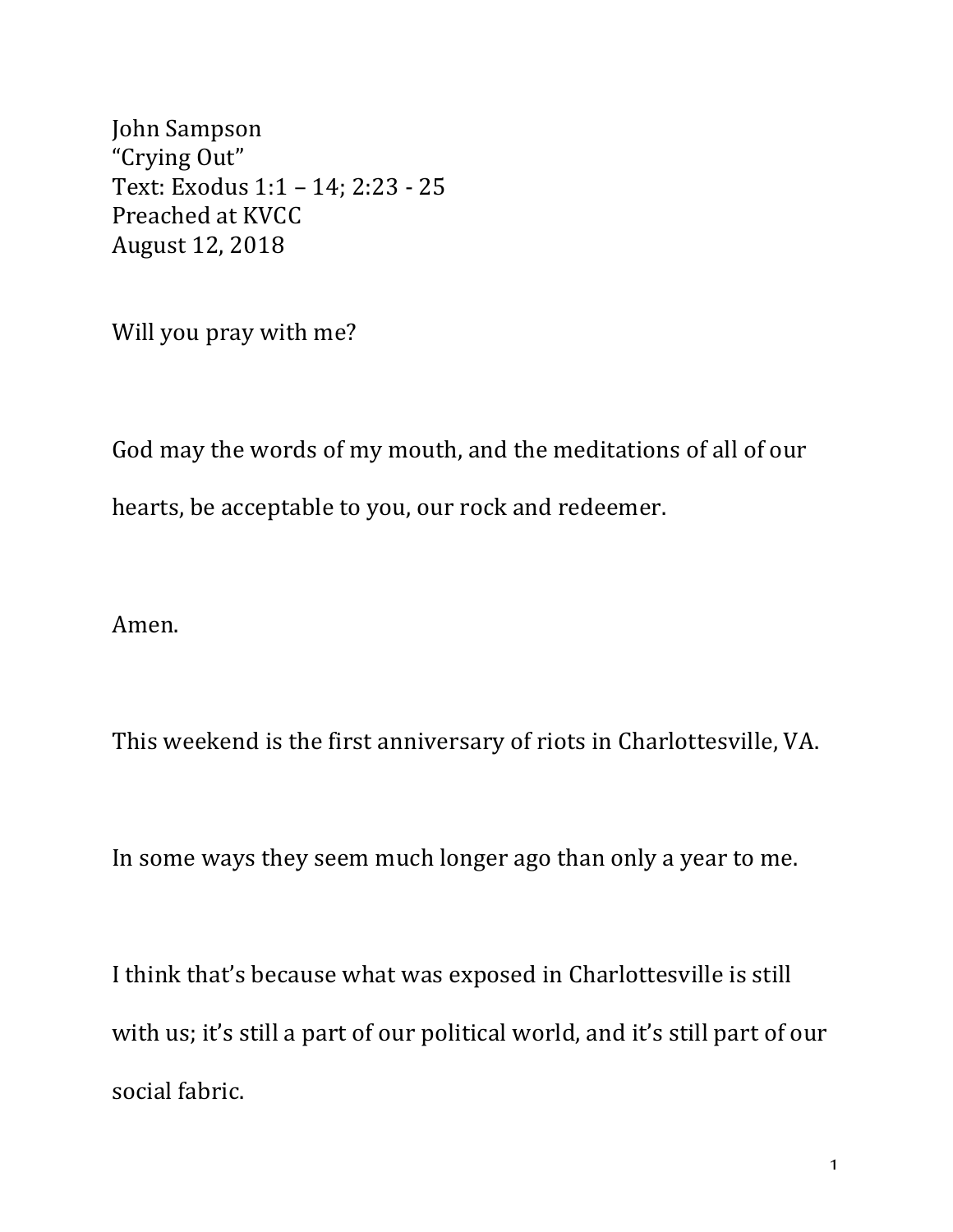A year ago last night a group of white supremacists marched by torchlight through the campus of the University of VA in Charlottesville chanting racist, anti-semitic and homophobic slogans such as:

"One people, one nation, end immigration."

"Jews will not replace us."

"White lives matter."

"Blood and soil."

The marchers felt no need to conceal their identities and marched with out masks. They felt comfortable enough not only to espouse hate, but to own it, openly, publically, without fear.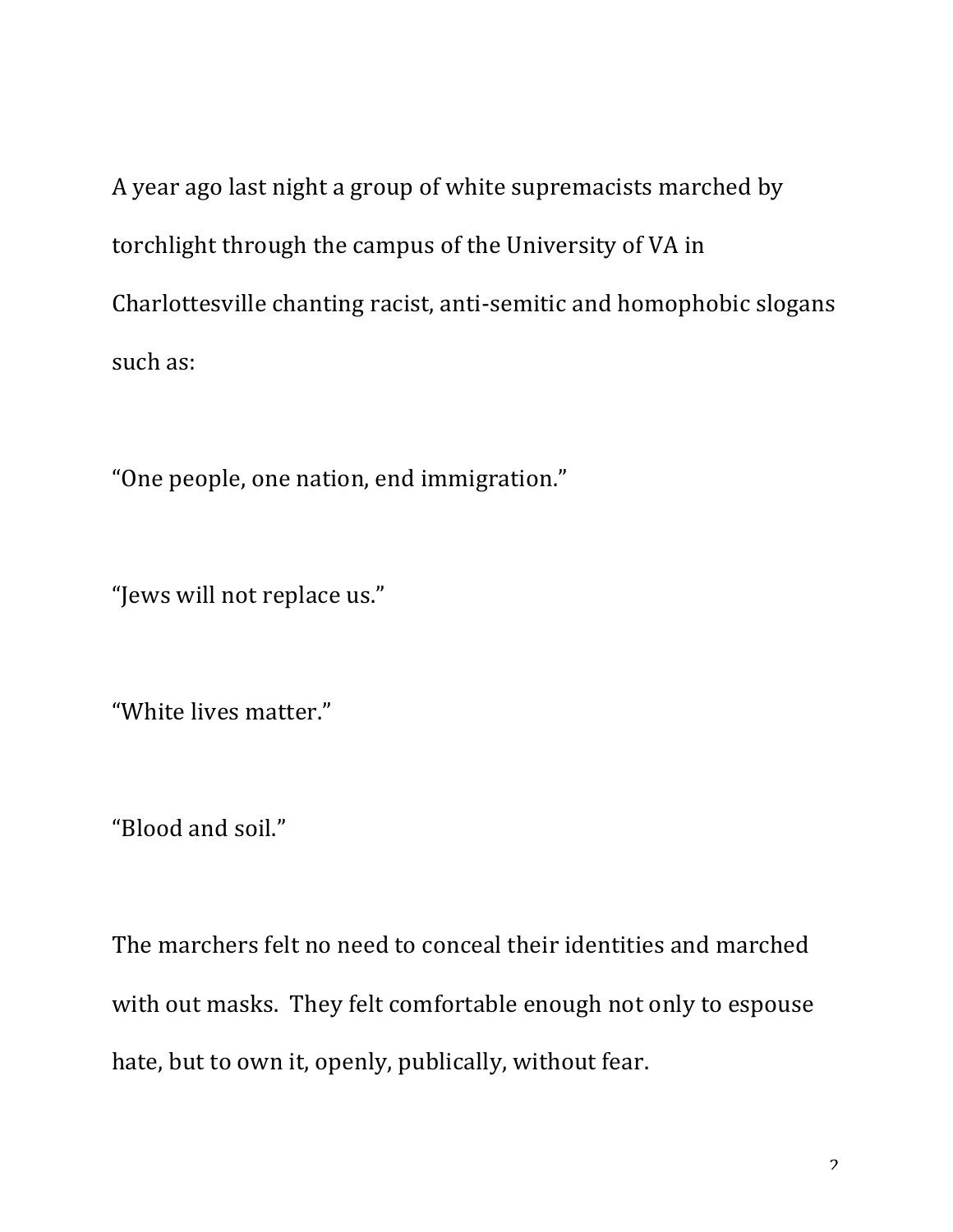Throughout this summer we've been exploring the ways God's presence moves through our lives, and the world, in a sermon series I'm calling Extraordinary Time. And sometimes I wonder if I've really made the case for how our ordinary lives are actually really extraordinary, if we slow down and take the time to reflect on them.

When I think about what happened in Charlottesville last year, what's happened in our country since then, I have no problem seeing how extraordinary these days are, how this moment in history is not like others moments I've ever experienced.

And as you know the events at Charlottesville didn't end with the torch lit march through the University of VA. The next day there was a large white supremacist rally in town, and a forceful counter rally that led to violent engagements throughout the day,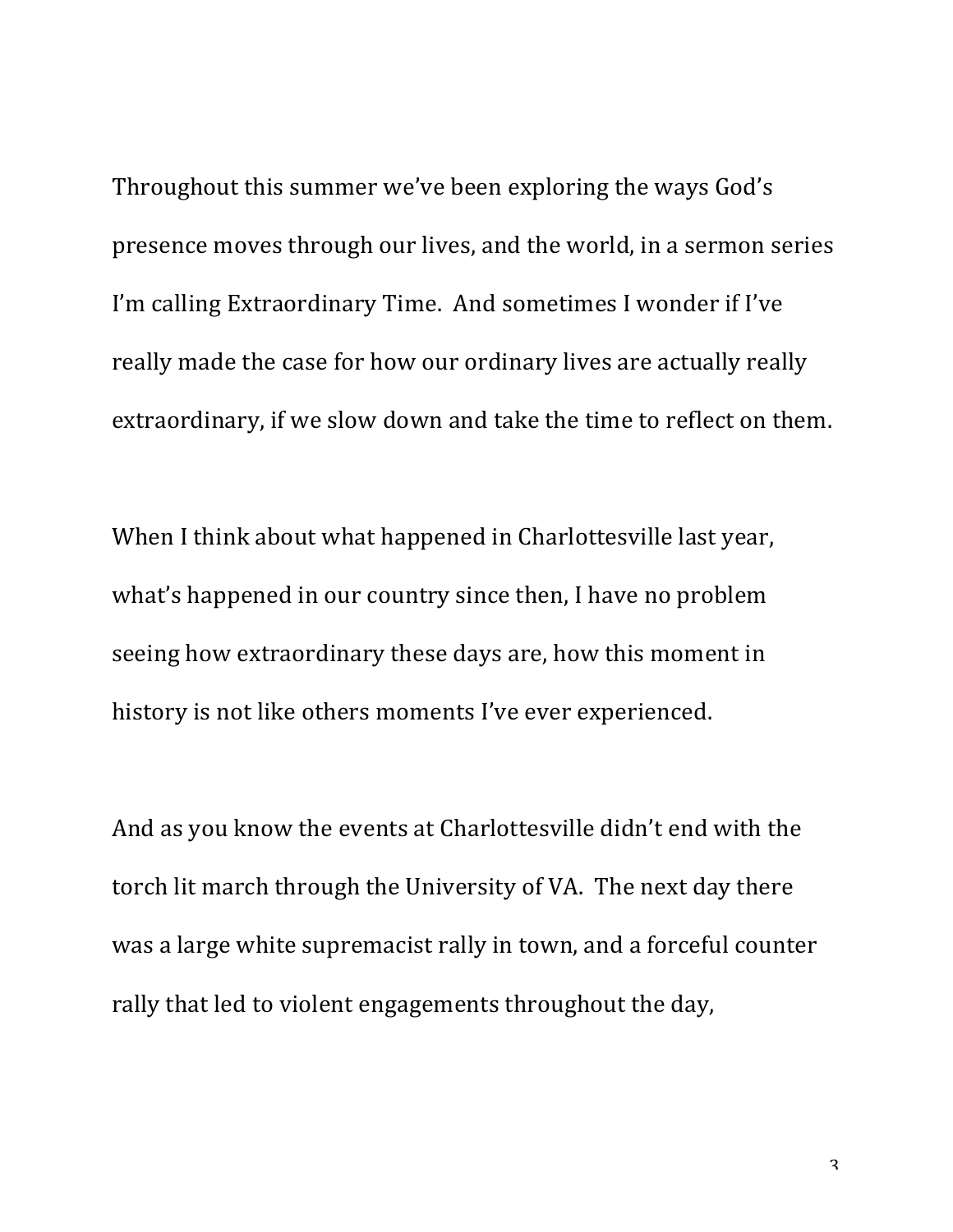culminating in a murder of a woman named Heather Heyer by a white supremacist who drove his car into a peaceful counterprotest.

We live in extraordinary times, times unlike other times.

And in this moment of national tragedy we looked to our leaders for comfort, direction, for a calling out of the hate and racism powering the events of Charlottesville and what we got instead was equivocation, forced statements that were overturned days later, in some cases silence, and a failure to hold accountable. What we got was an environment where those who hate now feel ever more emboldened to share their racist views without fear of reprisal. The dog whistles are gone. Now we have the blow horns. Now we have anti-immigrant perspectives enshrined in public policy, and refuge families torn apart. Now we have racism undergirding our discussions of protest during the national anthem, and how the perspectives of black and brown people are received and dismissed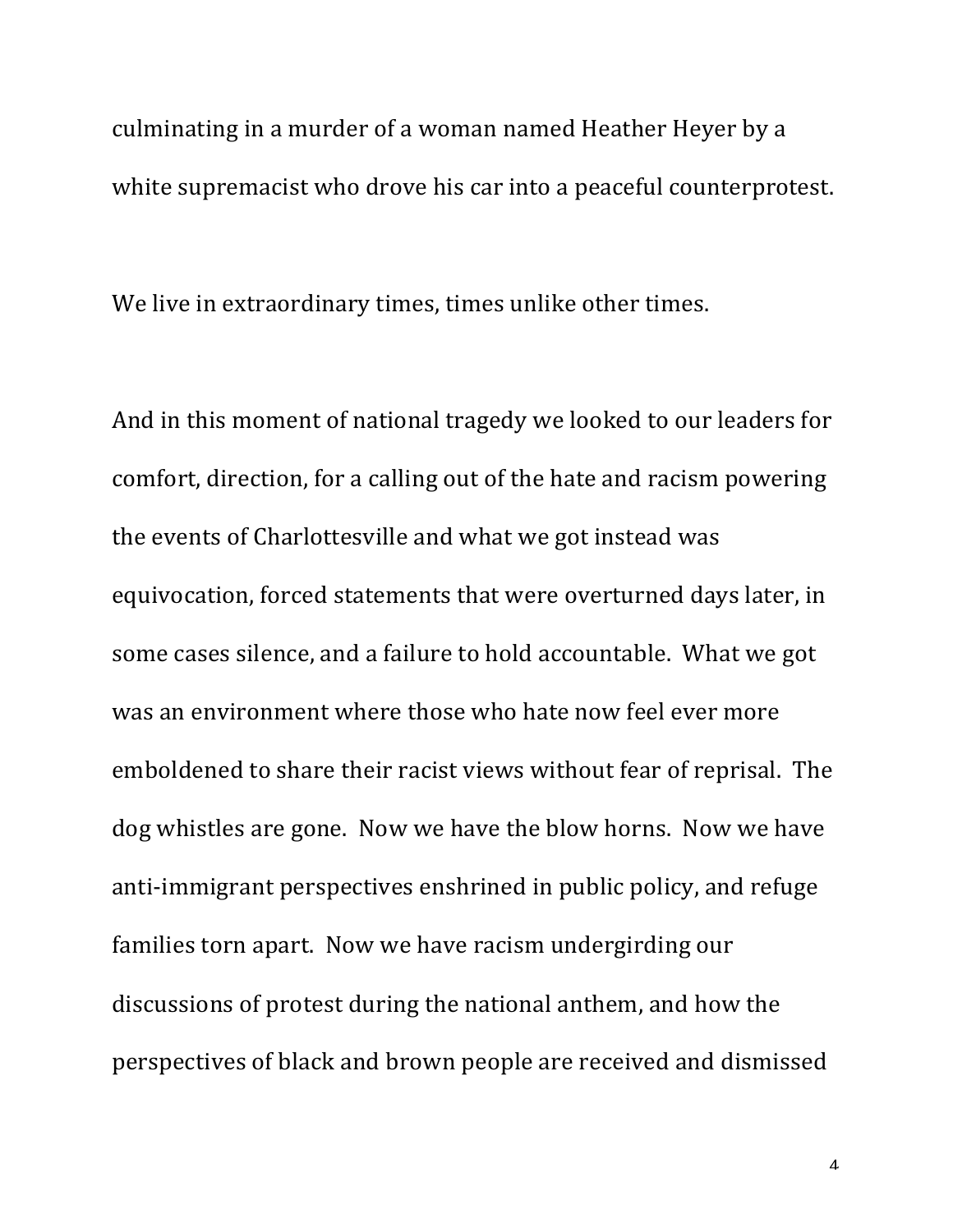within political discourse. Now we see just how enslaved our nation is to the powers of brokenness, and alienation, that we had hoped we might finally be free of.

These are no ordinary times we live in. We live in extraordinary times.

And we've been calling out, haven't we, we've been crying out as a nation for liberation. To be delivered from all of this hate that saturates our commonly held heart. We've been praying for hundreds of years, just like those enslaved people from this morning's reading, that all Americans are able to live in humanity and dignity, and that the strong powers of hate and division will be overthrown. That what we saw in Charlottesville will loosen its grip over us as a people, and that it will be overthrown.

But it can be discouraging can't it?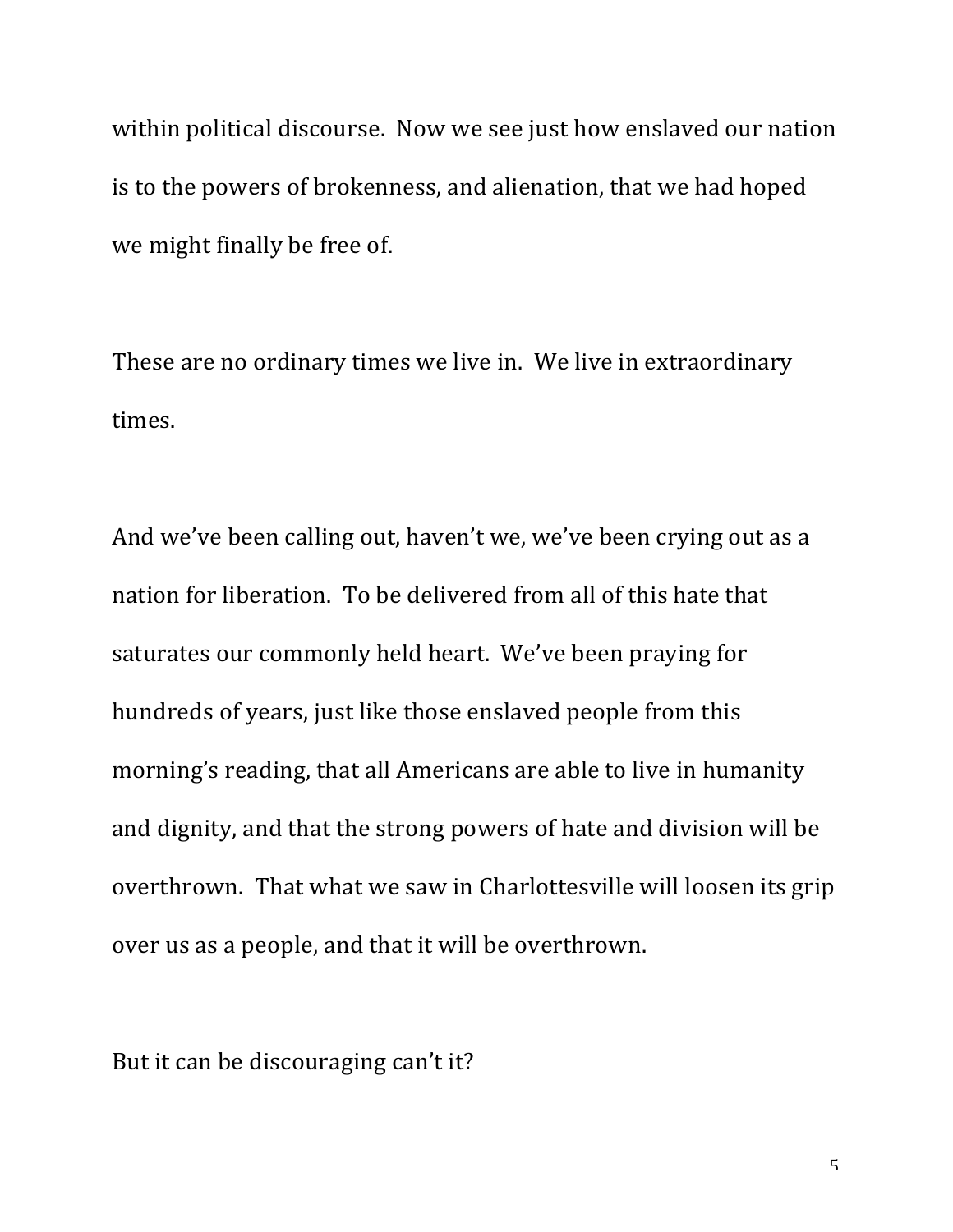It can be discouraging that since Charlottesville things do not look better.

That since Charlottesville there is a more pronounced racism in our nation.

That there is still a lack of moral leadership at the highest levels of our government.

That our prayers for deliverance have been met with seeming silence.

It's exactly at these moments that I think our tradition can be such a support to us today. Because our spiritual ancestors have recorded their experience of being in relationship with God, and what it feels like, what the rules of engagements are, where God shows up, and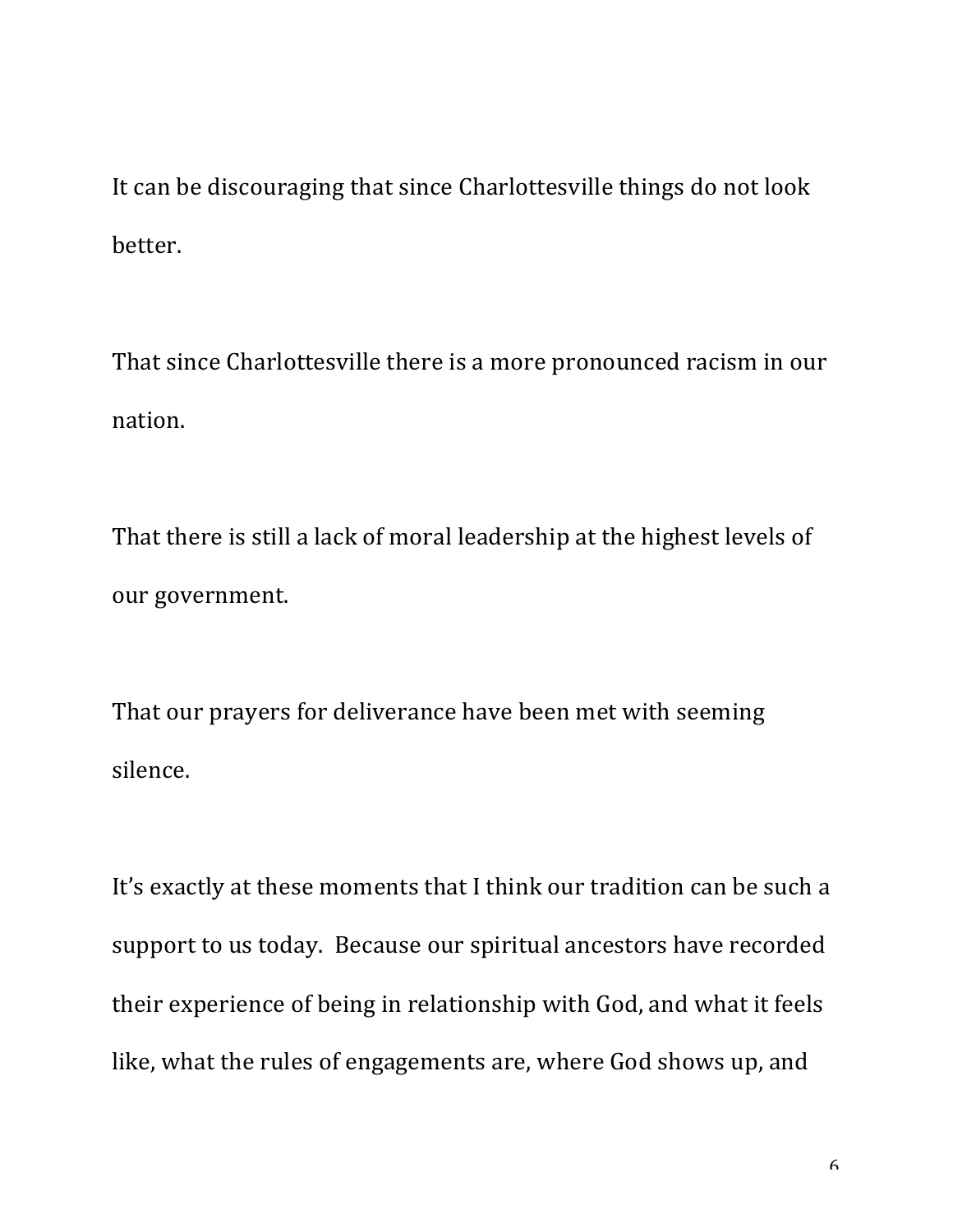where she seems to be missing, where there is great blessing, and where there is a need for patience.

The authors of Exodus tell us a story of a different kind of slavery than the one we are experiencing in our country today. In their story the people were literally enslaved in their physical bodies. They called out to God, the God of Life, who had made a covenant with their forefathers and mothers, that they would be given their own land. 

And these prayers were met with God's silence, and their masters' whips.

I bet they recognized that they too were living in extraordinary times. But I also think they asked themselves where God was. Where was the Divine Presence in all of their forced labor? Where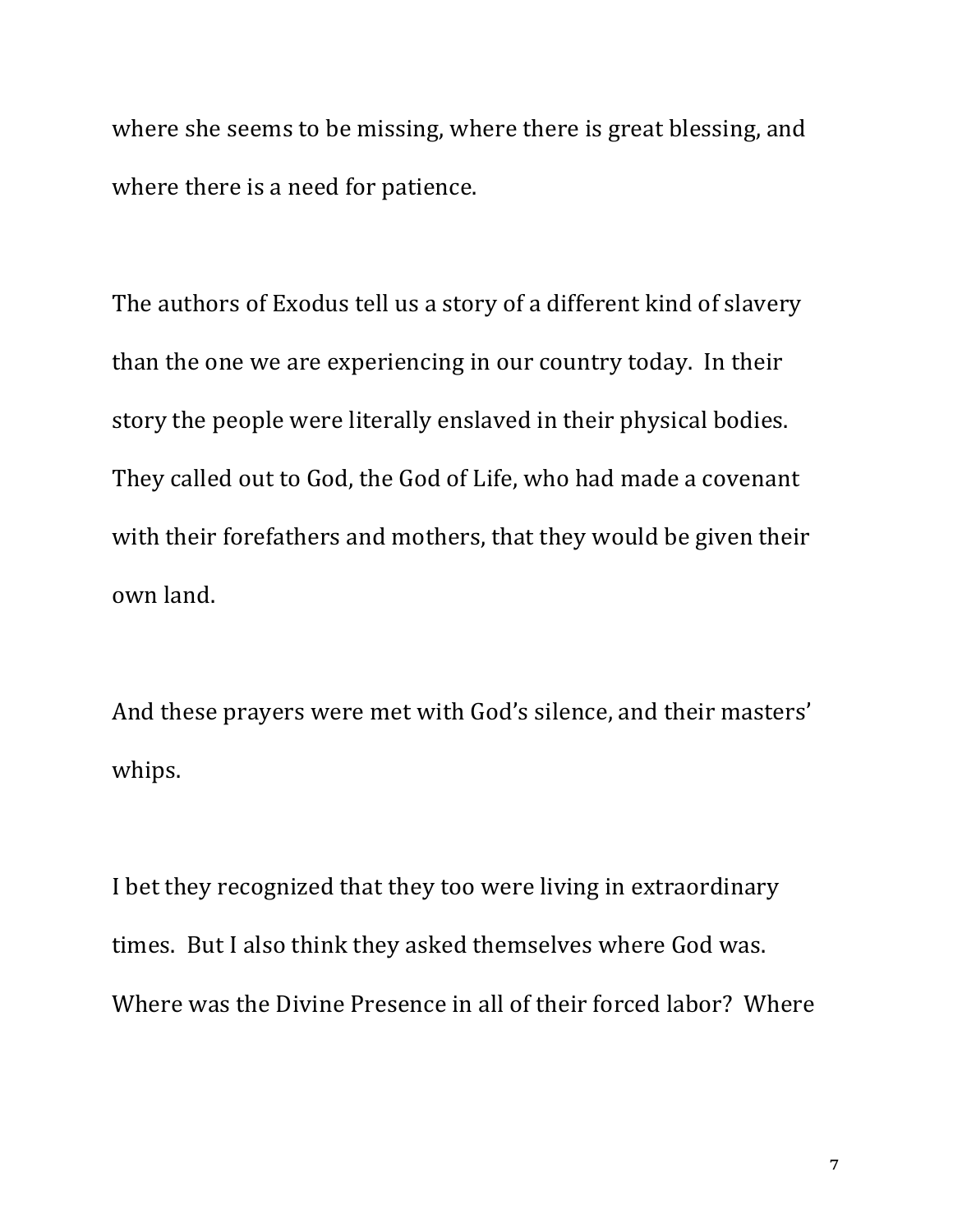was God in the capricious violence and inhumanity of their Egyptian masters? Where was God in their slavery?

Where is God in our nation's enslavement to racism and white supremacy?

And our spiritual ancestors tell us that at first there was no response from God. That they waited hundreds of years, for generation after generation, without any kind of answer from the most powerful, from the all knowing, and from the promise maker.

In the midst of the Israelite people's suffering, in the midst of our national suffering, God's silence is the greatest challenge to our ability to make sense of the world, to feel there is a moral center to our lives, to just get out of bed and do the things we need to do with the belief that it is all worth it.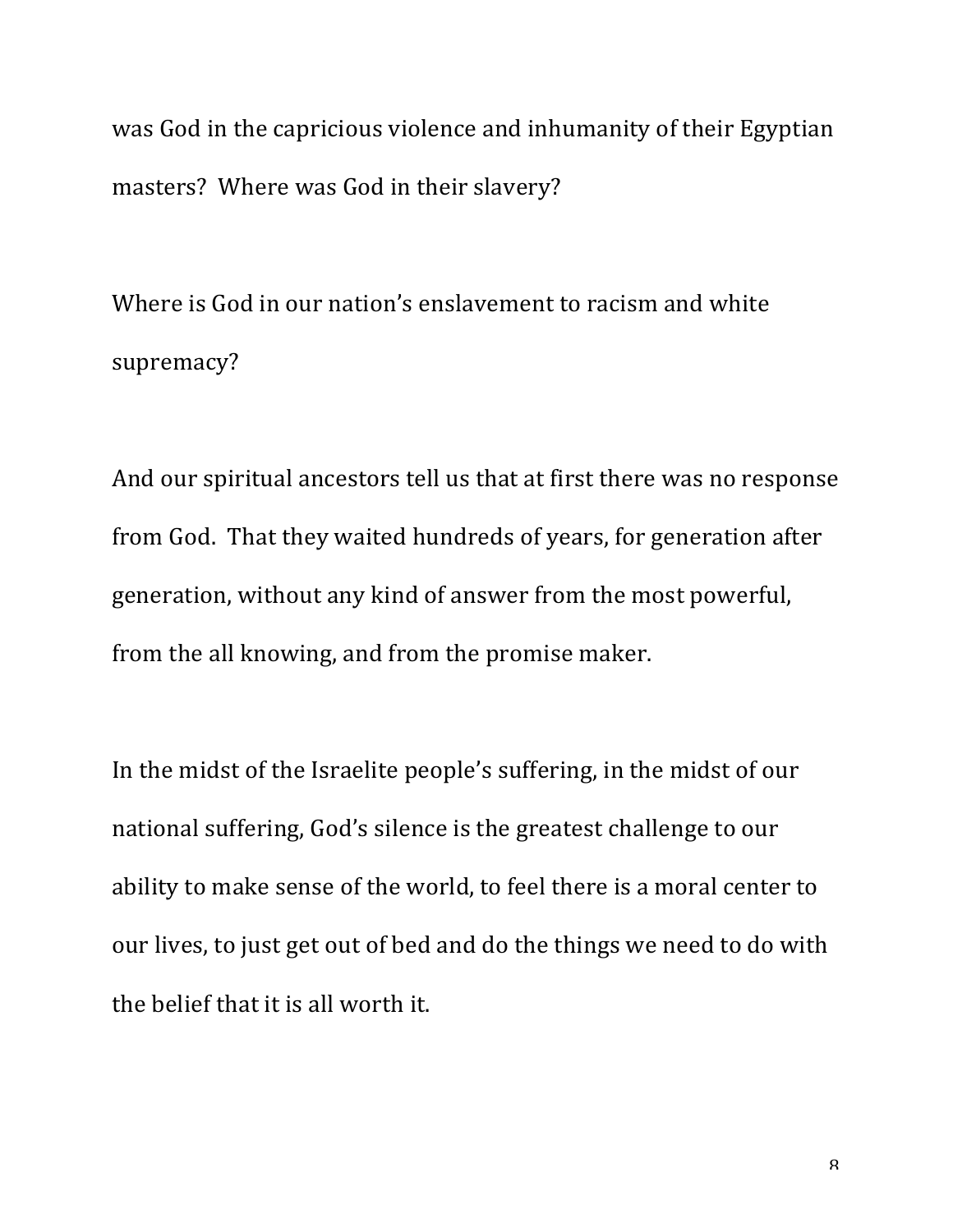Looking at white supremacists marching in our streets, seeing that young woman intentionally run down and killed by a man filled with racial hatred, having all of these events met with shrugs and dissembling by our leaders can lead us to wonder where is God in our story.

Our spiritual ancestors wrestled with God's absence in the face of our inhumanity to one another just like we do. And they came up with such a creative response. They came up with an ear. They gave God an ear to understand why God took so long to show up when they were enslaved. They gave God an ear, which is to say they gave God a limitation. God finally acts because she finally hears the cries of her people. God's inaction is the product not of a lack of love or justice on God's part for those who wrote the stories of Exodus, but it's because she simply couldn't hear the crying out of those enslaved. God is given a human form, not because she has one, but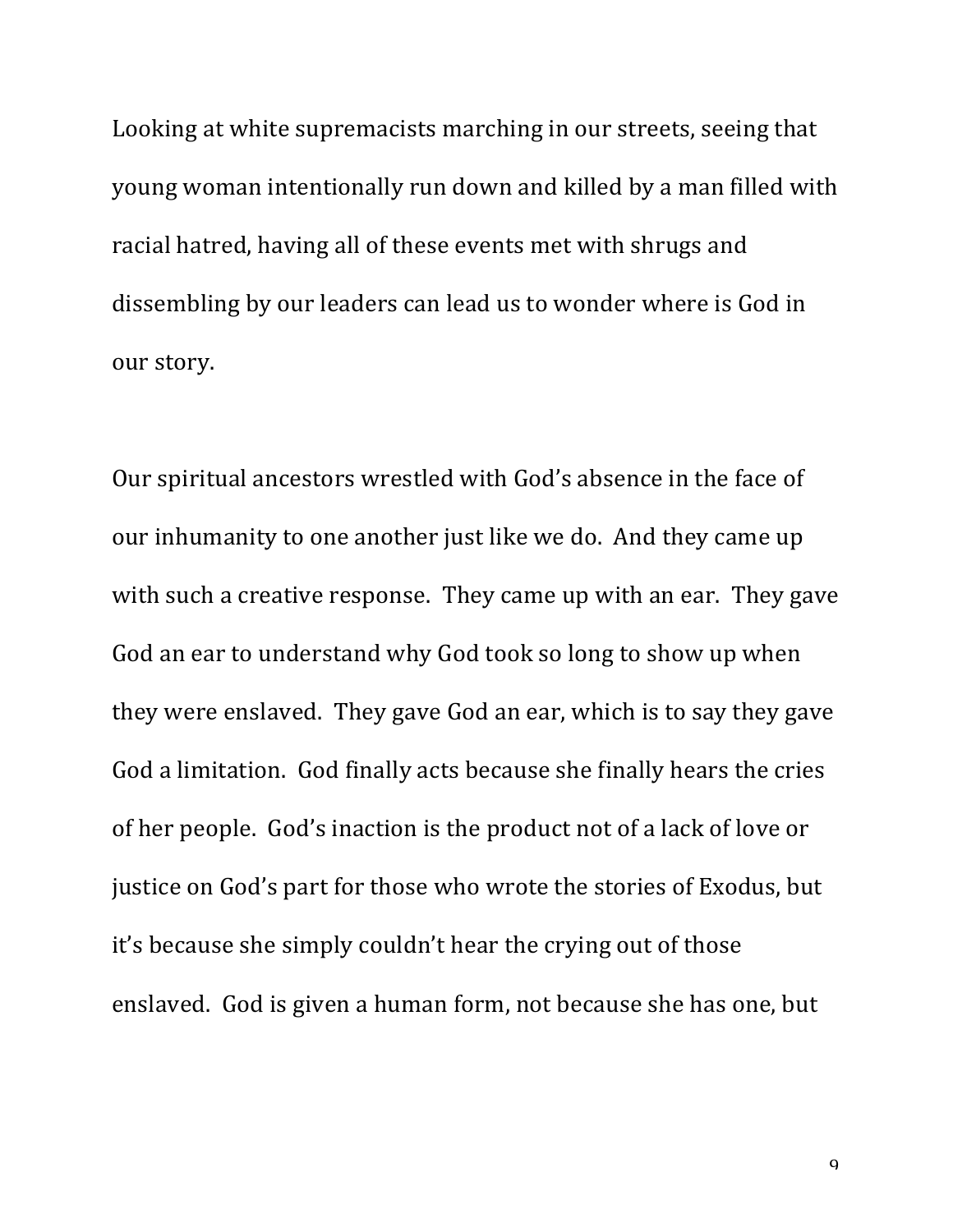because it answers the question of how God could be absent while her children are enslaved.

And then our spiritual ancestors go further. They say that once God hears the cries of her people she will remember here covenants, and she will act.

Our tradition promises us that slavery will never have the final say. Racism and anti Semitism do not have ultimate power, even if they are gaining strength and respectability in some sections of our nation. Torch lit rallies, and murder will be overthrown. Our tradition tells us that this has happened before, and it promises us that it will happen again. God remembers her covenants not only with the ancient Israelites, but also with us, here today, in these extraordinary times.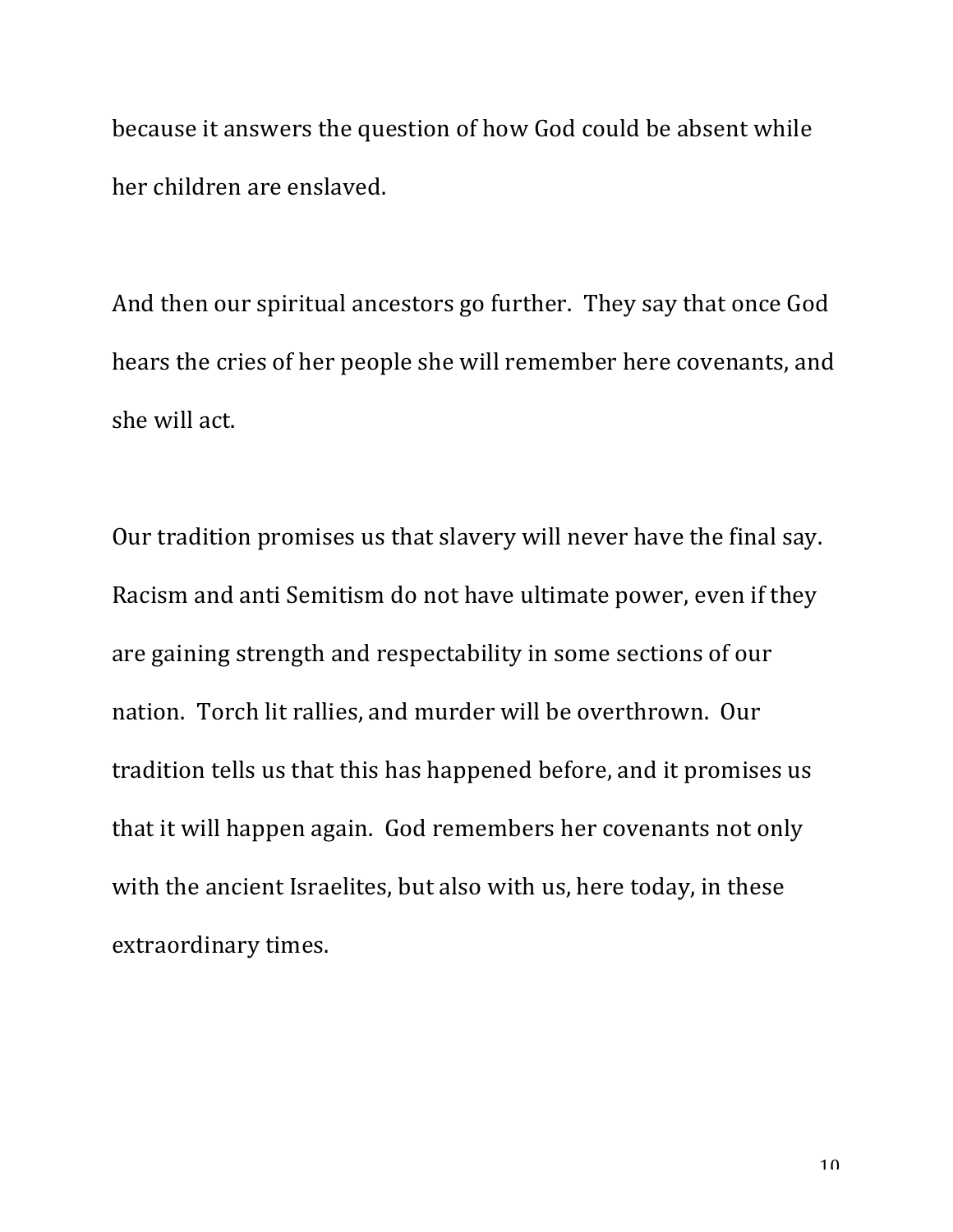And this deliverance looked to those who wrote Exodus like a great miracle. It looked like the parting of a sea that gave God's people a path to freedom, a road to liberation, even as it drowned their former masters. Freedom from the power of slavery is so unexpected, and the product of so many lifetimes of work, that it can seem as a miracle, as something that goes against the inertia of our lives.

What does our nation's salvation from ugliness of what happened in Charlottesville look like to you? What is today's parting of the Red Sea? Where can we find the possibility of God's deliverance in our lives, in these extraordinary times we live in?

I think it looks like the work many of us here this morning are engaged with, but I want to share with you a piece of the answer I saw the other night on TV.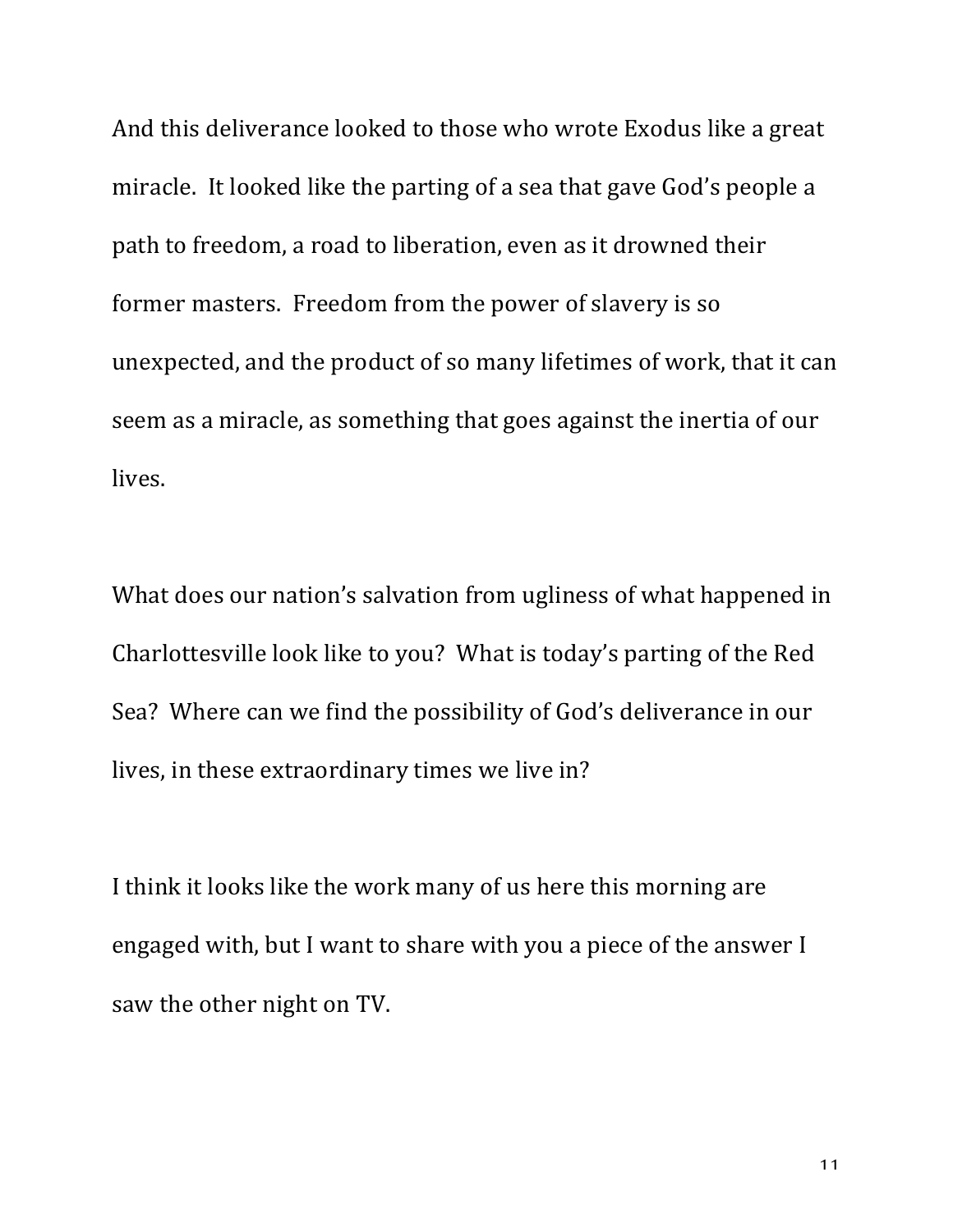I saw a man named Christian Picciolini tell his story. He told of how he became a Neo Nazi as a young man through the music he was listening to at the time. And through that music he met white supremacists who taught him a racist ideology that he came to fully embrace. He came to believe that as a white man he was better then people of any other race, and of people of many religions.

One day, as he was beating up a black man, he looked into the eyes of his victim and he saw his victim's humanity. And this moment of empathy with his victim unraveled all of the indoctrination into white power he had undergone. It was that moment of grace that allowed Picciolini to disengage his life from that of white supremacy, and to found an organization called Life After Hate.

Life After Hate connects white supremacists with people of color to create face-to-face encounters that allow racists to get to know the objects of their hatred as people. The conversations don't happen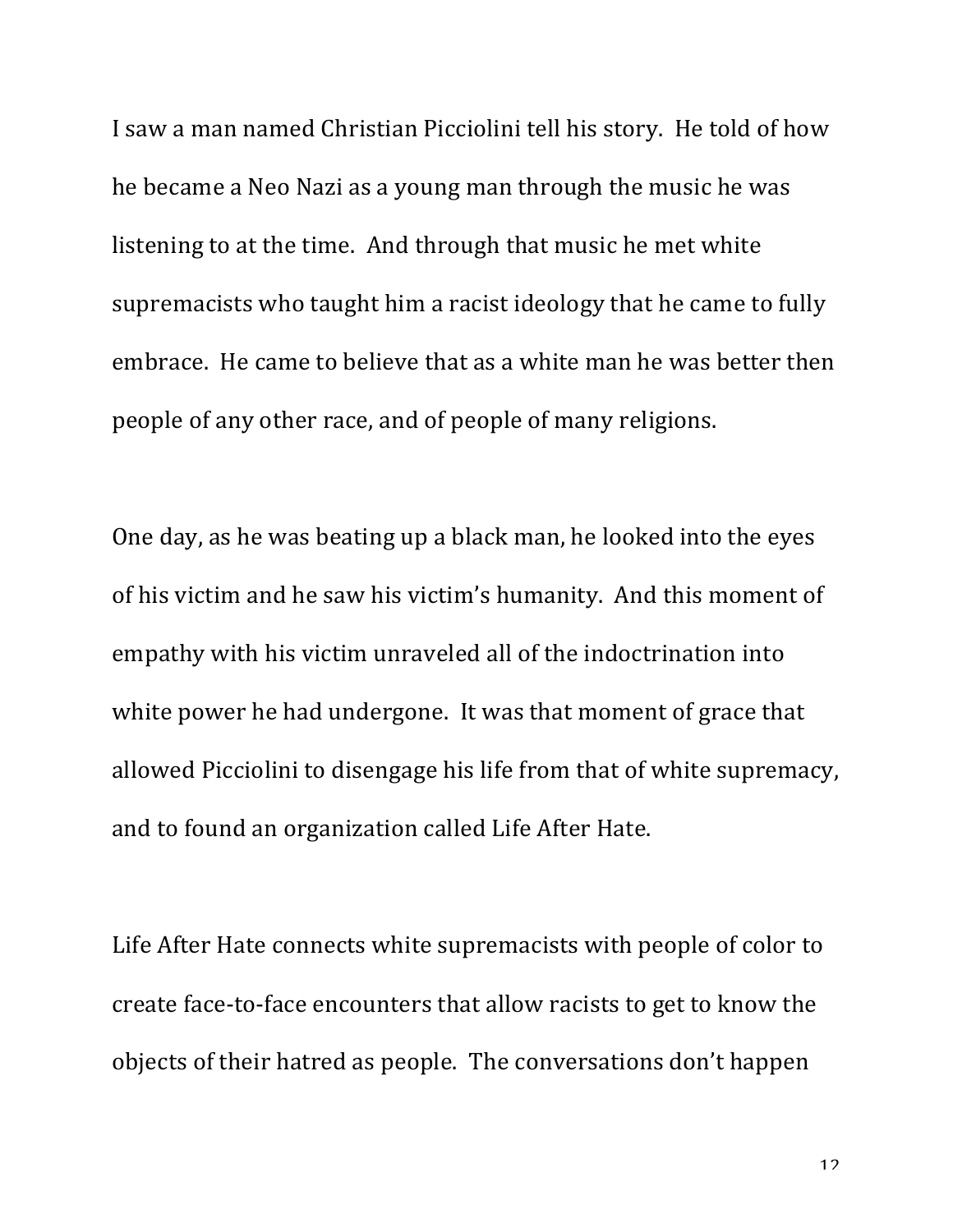on an ideological level. They happen on the human level. And it's through these encounters that white supremacists have the same empathetic experience that Picciolini had, and which allows them to begin their own journey of disengagement with the hate groups they belong to. To date hundreds of people have gone through the program and have disavowed their racist beliefs and moved on to new lives committed to overcoming the hatred that has lived in their hearts for so long.

The thing I find so hopeful and so true about a group like Life After Hate is that it doesn't meet hate with hate. It doesn't meet ideology with ideology. It meets hate with empathy and humanity. It meets hate with the power of love, which binds us to each other, and connects the disconnected.

I've been speaking about the events of Charlottesville as if they defined the past year as being extraordinary, and in a way they are.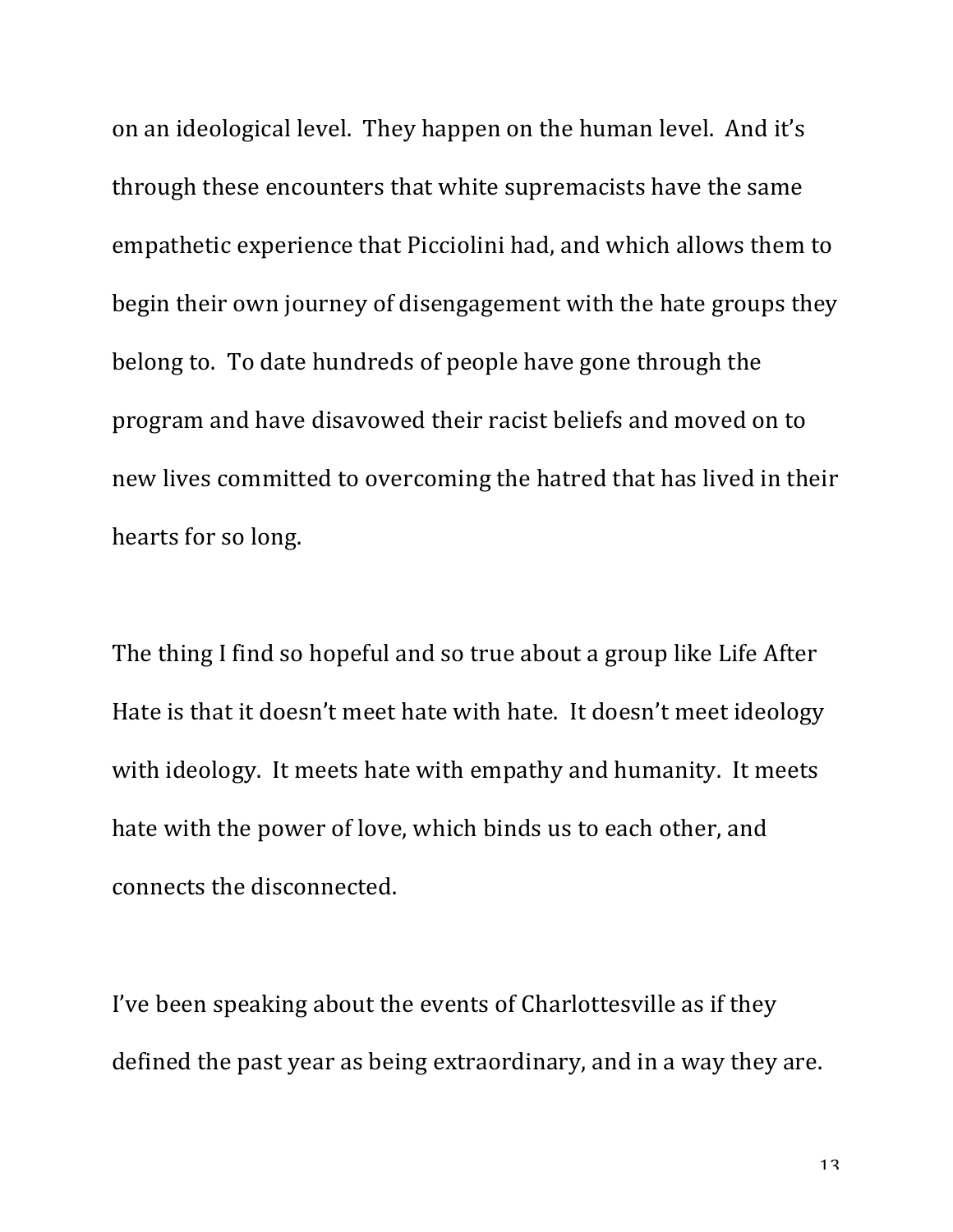But, to use Hannah Arendt's words, there is also a banality of evil. In another way racism and violence, apathy and division, are so ordinary in their persistence and commonality.

What is truly extraordinary, what allows us to see God's presence even in our nation's current enslavement to the worst of our human natures, is a moment where two people can look beyond their difference, and in a moment of empathy, they can experience their shared story. This moment might seem small, and almost insignificant, but I believe in the depth of my heart that it is everything. It is like a parting of the sea, which leads to liberation and freedom, and which drowns the powers of oppression and inhumanity. It is like a miracle that defies the inertia of Charlottesville, and the events of the previous year.

Do you know that band The Wailers?